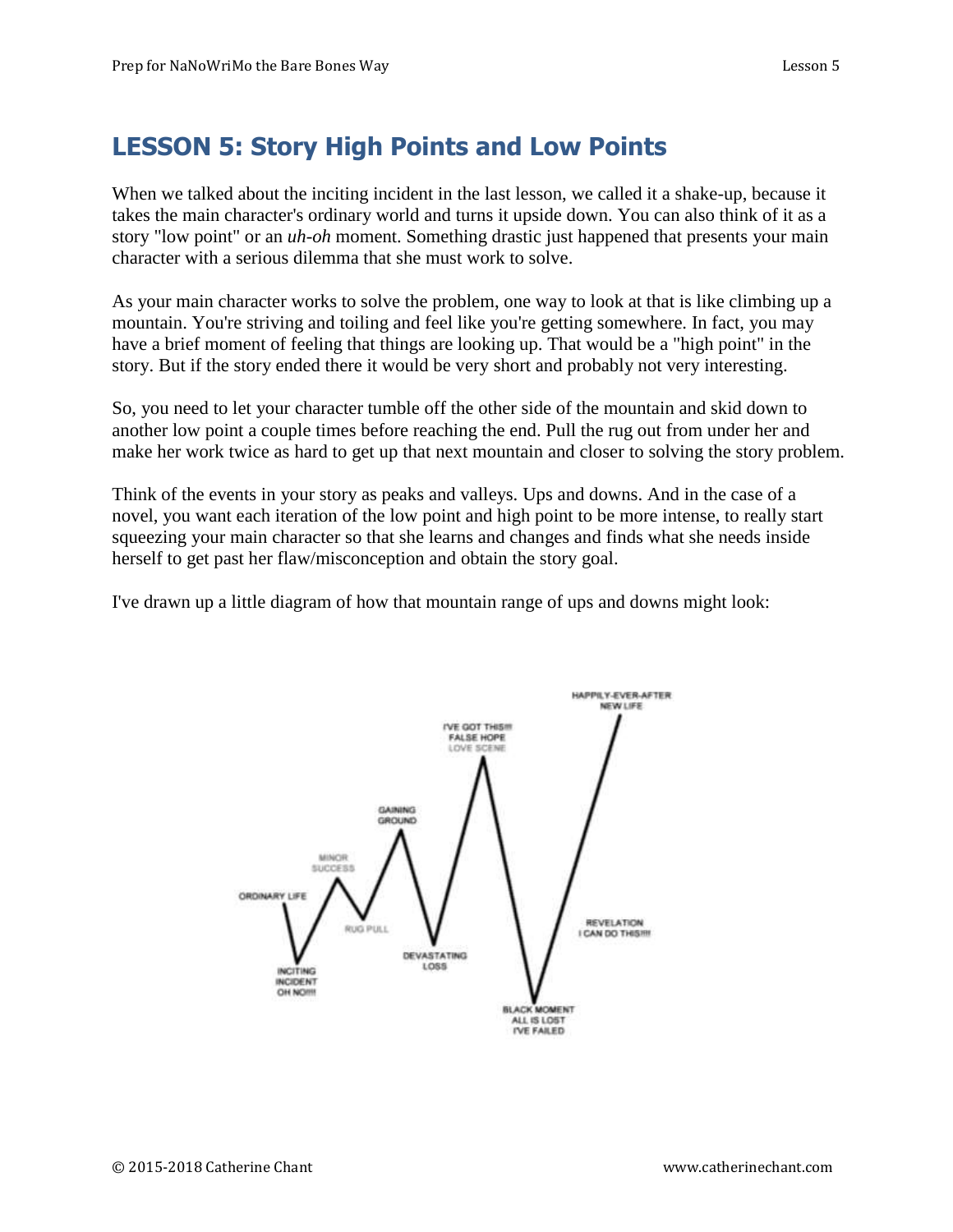If you're writing a shorter story (a novella, for example), you may not have all those peaks, so I put the first peak in gray. I also suggest in the image that it's common for the peak before the black moment to include a love scene if you're writing a romance, because that's often when the main character is at her happiest and thinks everything is going great, just before it all falls apart in the worst way ever, but you can have love scenes in other places, too, or not right before the black moment at all. This is just a suggested guide.

The key here is to have a combination of successes and failures along the way to the goal and to increase the stakes/tension as the story progresses so that by the black moment, your main character is really feeling the heat. Then one of two things will happen. The character will die (of course not!) or he/she will finally see the light and be forced to change and grow and learn at last what she need to do to solve the problem and find the happiness that had been missing before.

The story events as you move up the mountain will ultimately come to a head at the story climax, where you have the lowest of the low points, the **Black Moment**. All seems lost, failure seems inevitable. Your character will feel like the easiest thing to do is give up...

But then, your main character has a **revelation**, finally puts the pieces together and figures out a way to get past her flaw, solve the story problem, get what she wants (or needs) and find a happily-ever-after, or happy-for-now ending (depending on your genre).

What devastates your character most is up to you and has to do with who they are, what they care about and most of all, what that flaw/fear is they're carrying around.

For NaNoWriMo, it can be **helpful to brainstorm some of those high points and low points** you see here on the diagram because they tend to be big scenes, the type that pop into your head early on. Jotting them down now will give you things to work on during NaNoWriMo.

You may not know yet what happens in Chapter 2, but if you can picture the Black Moment, then you can write about that for a few days during NaNo and leave Chapter 2 for later. **You do not need to write linearly in NaNoWriMo.** You just need to get 50,000 words of a new story completed. It's okay to still have pieces to fill in when you're done.

## **Homework**

See if you can think of some big shakeups that might appear in your story and jot them down. Start with the **inciting incident**. Review what you wrote for the previous exercise. Think about what the next scene after that might be and how it might translate into a minor success followed by a failure.

Then think about scenes where the main character may learn a shocking piece of information or come up against something unexpected like a threat or sudden situation. Jot down a line or two about each.